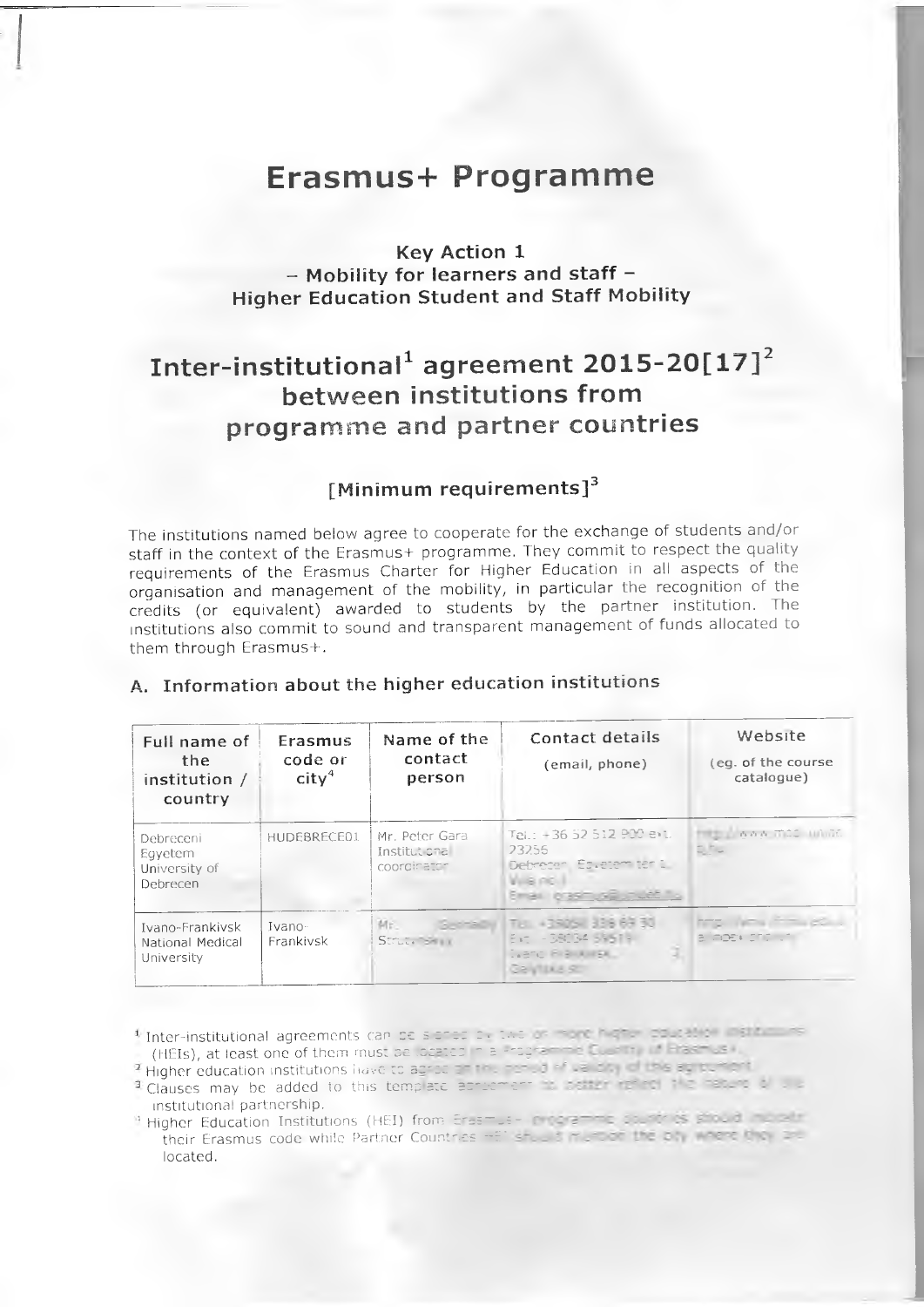| __________________ | <b>MARKET AND ARRANGEMENT</b><br>Email:<br>ird.sgm.ua@gmail.com |
|--------------------|-----------------------------------------------------------------|
|                    |                                                                 |

# **B.** Mobility numbers<sup>5</sup> per academic year

[Paragraph to be added if the agreement is signed for more than one academic year

The partners commit to amend the table below in case of changes in the mobility data by the end of January at the latest in the preceding academic year.]

| TO <sup>7</sup><br><b>FROM</b><br><b>[Erasmus</b><br><b>[Erasmus</b><br>code or city<br>code or city | Subjec<br>Subject area<br>t area<br>name<br>$\ast$<br>code | <b>Study</b><br>cycle<br>[short | Number of student<br>mobility periods |                                                     |                                                                                         |                                                 |
|------------------------------------------------------------------------------------------------------|------------------------------------------------------------|---------------------------------|---------------------------------------|-----------------------------------------------------|-----------------------------------------------------------------------------------------|-------------------------------------------------|
| of the<br>sending<br>institution]                                                                    | of the<br>receiving<br>institution]                        | $\ast$<br>[ISCED<br>2013]       |                                       | cycle,<br>$1^{st}$ , $2^{nd}$<br>or $3^{rd}$ ]<br>ж | Student<br>Mobility for<br><b>Studies</b>                                               | <i>Student</i><br>Mobility for<br>Traineeships* |
|                                                                                                      |                                                            |                                 |                                       |                                                     | ftotal number<br>of months of<br>the study<br>periods or<br>average<br>$d$ uration $*!$ | [Not relevant<br>for 2015                       |
| HUDEBRECE<br>01                                                                                      | Ivano<br>Frankivsk                                         |                                 |                                       |                                                     |                                                                                         |                                                 |
| Ivano-<br>Frankivsk                                                                                  | HUDEBRECE0<br>1                                            | 0912                            | Medicine                              | $2 -$                                               | 1 × 5 months                                                                            |                                                 |
|                                                                                                      |                                                            | 0912                            | Medicine                              | $3 -$                                               | 1 x 5 months                                                                            |                                                 |

[\*Optional: subject code & name and stud. C. de are optional this institutional agreements are not compulsory for Student Mob at for the needings and Start for the negotiation Institutions may agree to cooperate on the piger same of the reservation of the line should indicate the number of students that they have been the the the control of the duration in months/days of the student star first to be a second that the second indicated if relevant.)

<sup>5</sup> Mobility numbers can be given per sending that are a state of the state of the state of the state of the state of the state of the state of the state of the state of the state of the state of the state of the state of th http://www.uis.unesco.org/Education/Pages comediate and a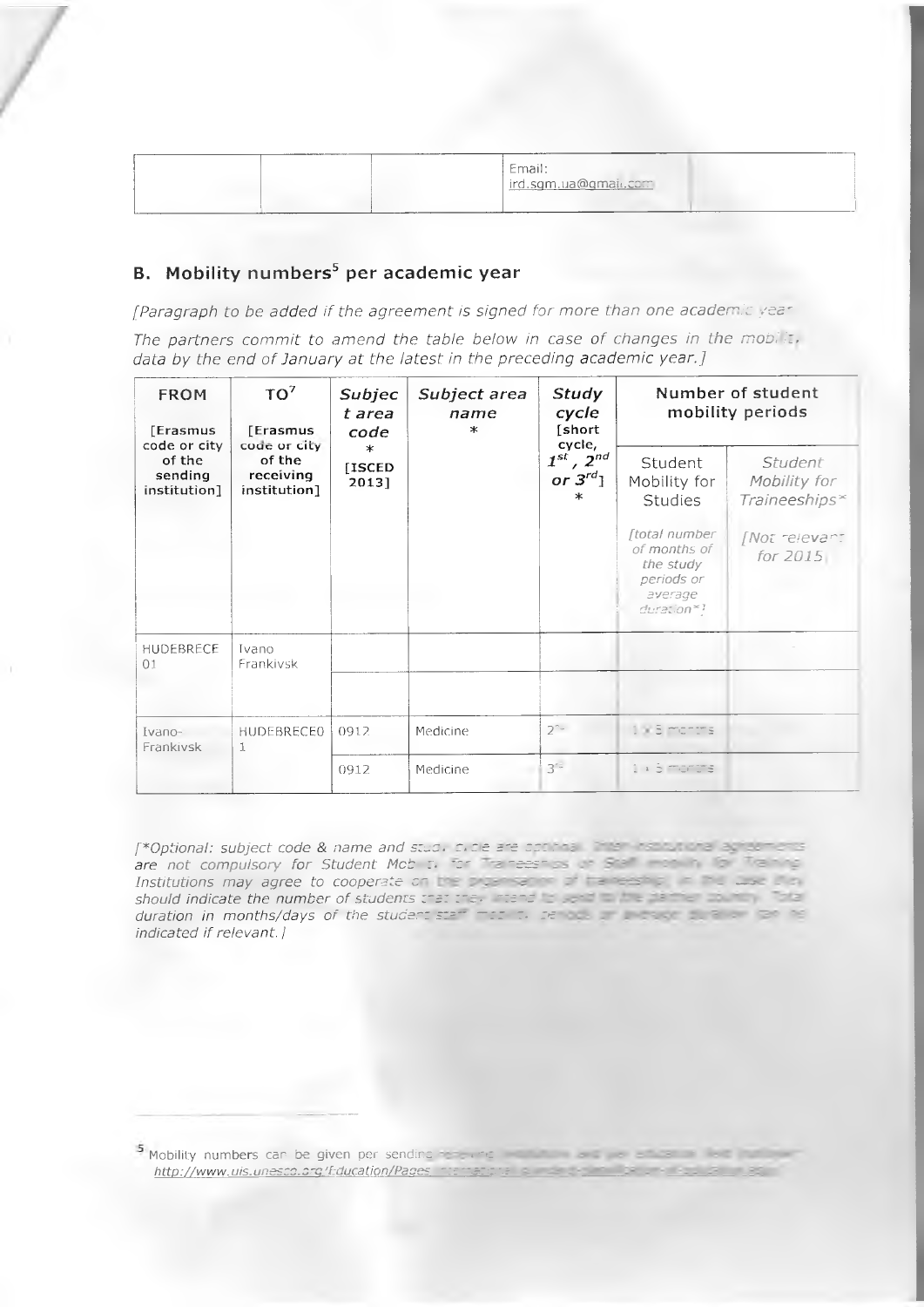| FROM <sup>7</sup><br>[Erasmus<br>code or city | TO <sup>7</sup><br><b>Frasmus</b><br>code or city | Subjec<br>t area<br>code<br>$\ast$ | Subject area<br>name<br>$\ast$ |                                                                                             | Number of staff mobility<br>periods               |
|-----------------------------------------------|---------------------------------------------------|------------------------------------|--------------------------------|---------------------------------------------------------------------------------------------|---------------------------------------------------|
| of the<br>sending<br>institution]             | of the<br>receiving<br>institution]               | <b>[ISCED</b><br>2013]             |                                | Teaching<br>ftotal number of<br>days of the teaching<br>periods or average<br>$duration*$ ] | Staff Mobility for Staff Mobility for<br>Training |
| HUDEBRECE01                                   | Ivano-<br>Frankivsk                               | 0912                               | Medicine                       | $5(1 \times 5 \text{ days})$                                                                |                                                   |
| Ivano-<br>Frankivsk                           | HUDEBRECE01                                       |                                    |                                |                                                                                             |                                                   |

## **с. Recommended language skills**

The sending institution, following agreement with the receiving institution, is re sp on sible for providing support to its nominated candidates so that they can have the recommended language skills at the start of the study or teaching period.

| Receiving<br>Optional:<br>institution<br>Subject<br>area | Main<br>language<br>Ωf | Additional<br>language<br>of instruc- |      | Recommended language<br>of instruction level <sup>6</sup>                            |                                                                         |
|----------------------------------------------------------|------------------------|---------------------------------------|------|--------------------------------------------------------------------------------------|-------------------------------------------------------------------------|
| <b>[Erasmus</b><br>code or city]                         |                        | instruc-<br>tion                      | tion | Student<br>Mobility for<br><b>Studies</b><br>Minimum<br>recommended<br>$level: B1$ ] | Staff Mobility<br>for Teaching<br>[Minimum<br>recommended<br>level: B21 |
| HUDEBRECE01                                              |                        | English                               |      | B <sub>2</sub>                                                                       | <b>B2</b>                                                               |
| Ivano-<br>Frankivsk                                      |                        | English                               |      | <b>B2</b>                                                                            | <b>B2</b>                                                               |

For more details on the language of instruction recommendations, see the course catalogue of each institution *[Links provided on the first page]*.

<sup>&</sup>lt;sup>1</sup>' See Common European Framework of Reference for Languages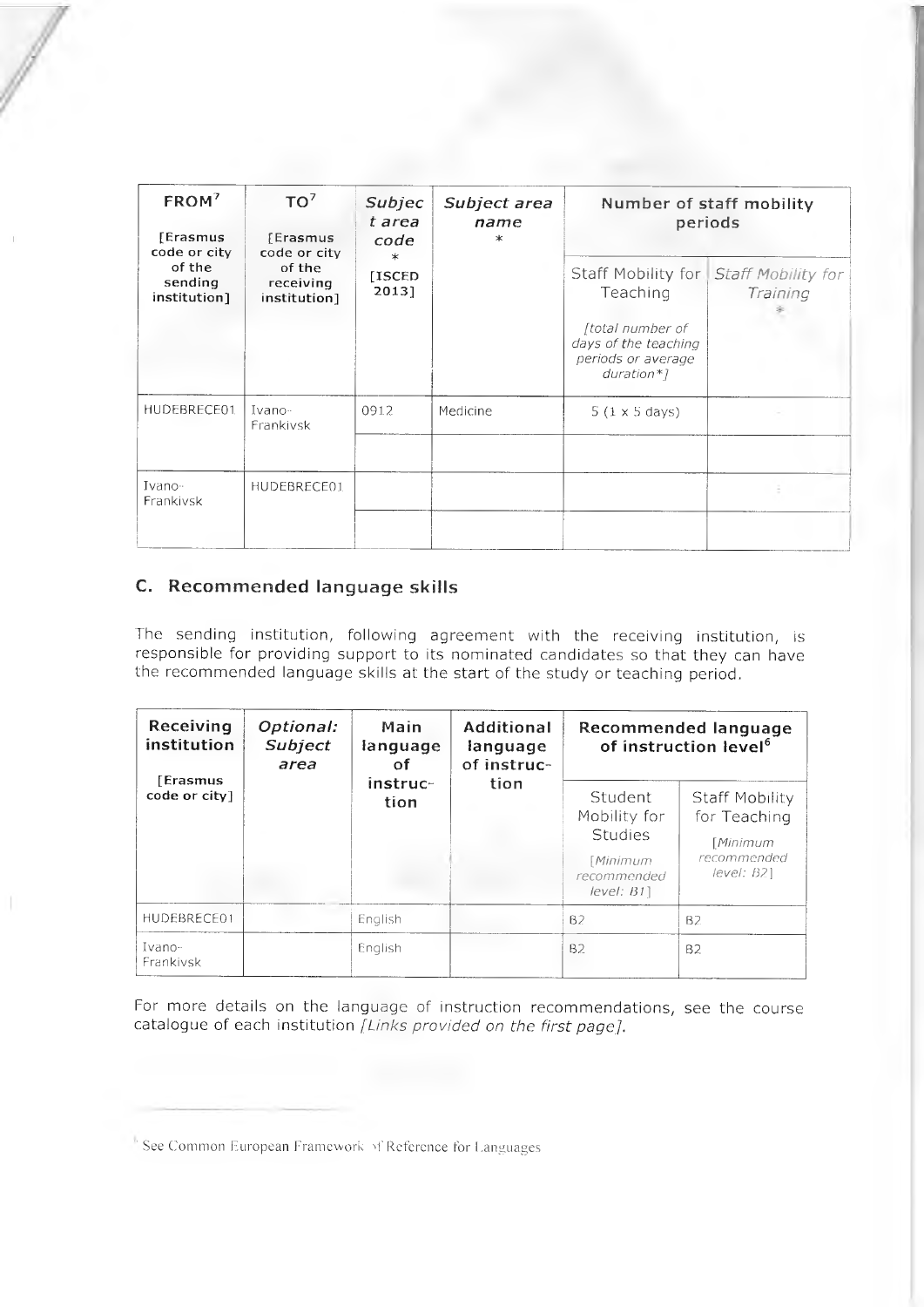## **D. Respect of fundamental principles and other mobility requirements**

The higher education institution(s) located in a **programme country<sup>7</sup>** of Erasmus+ must respect the Erasmus Charter for Higher Education of which it must be a holder. The charter can be found here:

http://eacea.ec.europa.eu/funding/2014/call he charter en.php

The higher education institution(s) located in a **partner country** of Erasmus+ must respect the following set of principles and requirements:

The higher education institution agrees to:

- Respect in full the principles of non-discrimination and to promote and ensure equal access and opportunities to mobile participants from all backgrounds, in particular disadvantaged or vulnerable groups.
- Apply a selection process that is fair, transparent and documented, ensuring equal opportunities to participants eligible for mobility.
- $\bullet$  Fnsure recognition for satisfactorily completed activities of study mobility and, where possible, traineeships of its mobile students.
- Charge no fees, in the case of credit mobility, to incoming students for tuition, registration, examinations or access to laboratory and library facilities. Nevertheless, they may be charged small fees on the same basis as local students for costs such as insurance, student unions and the use of miscellaneous material.

The higher education institution located in a **partner country** of Erasmus further undertakes to:

#### **Before mobility**

- Provide information on courses (content, level, scope, language) well in advance of the mobility periods, so as to be transparent to all parties and allow mobile students to make well-informed choices about the courses they will follow.
- Ensure that outbound mobile participants are well prepared for the mobility, including having attained the necessary level of linguistic proficiency.
- Ensure that student and staff mobility for education or training purposes is based on a learning agreement for students and a mobility agreement for staff validated in advance between the sending and receiving institutions or enterprises and the mobile participants.
- Provide assistance related to obtaining visas, when required, for incoming

Ereisinus · programme countries are the N.L. countries the EETA countries and other European countries as defined in the Call *for proposals*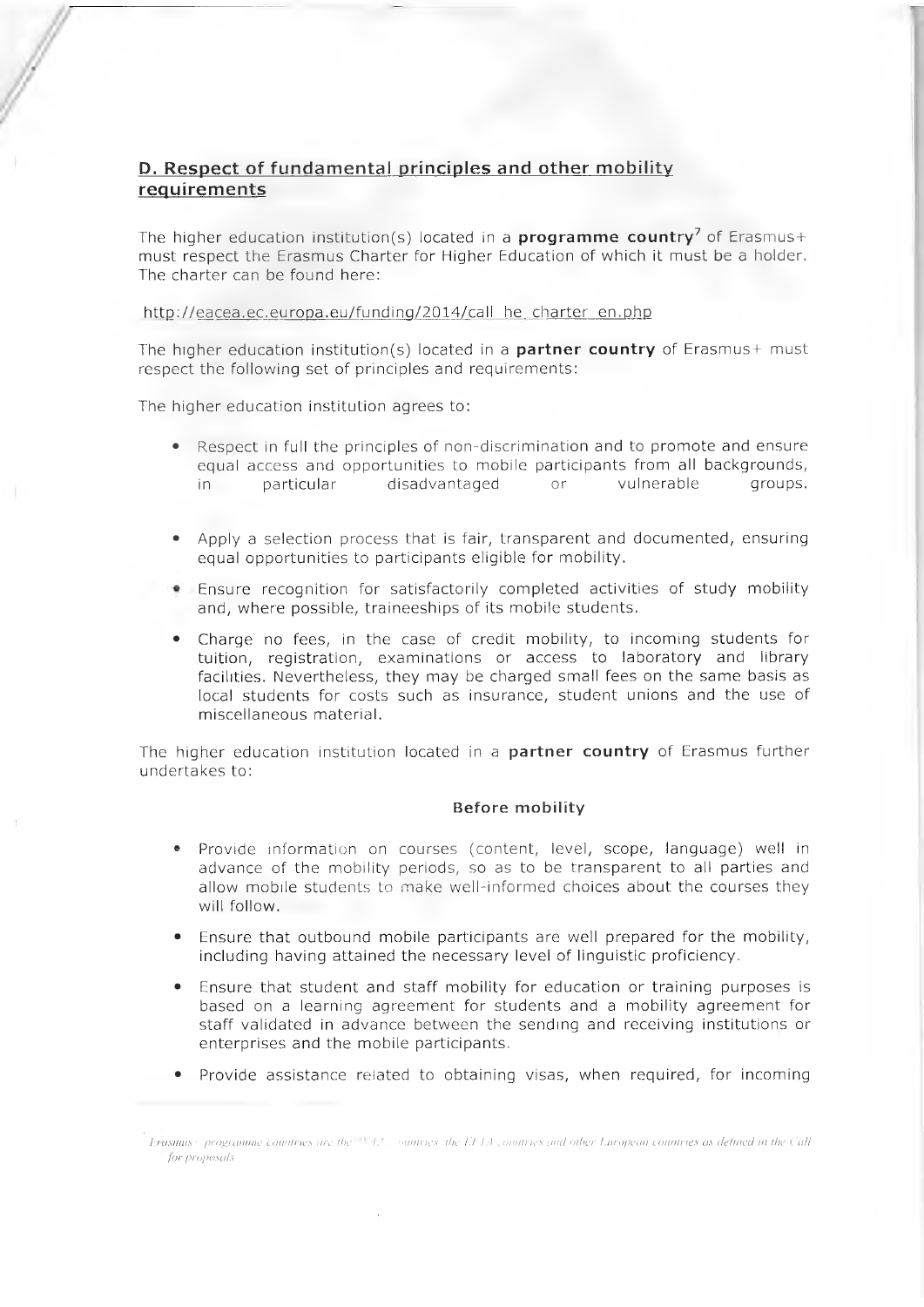and outbound mobile participants. Costs for visas can be covered with the mobility grants. See the information / visa section for contact details.

- . Provide assistance related to obtaining insurance, when required, for incoming and outbound mobile participants. The institution from the Partner country should inform mobile participants of cases in which insurance cover is not automatically provided. Costs for insurance can be covered with the organisational support grants. See the information / insurance section for contact details.
- Provide quidance to incoming mobile participants in finding accommodation. See the information / housing section for contact details.

#### **During and after mobility**

- Ensure equal academic treatment and services for home students and staff and incoming mobile participants and integrate incoming mobile participants into the institution's everyday life, and have in place appropriate mentoring and support arrangements for mobile participants as well as appropriate linquistic support to incoming mobile participants.
- Accept all activities indicated in the learning agreement as counting towards the degree, provided these have been satisfactorily completed by the mobile student.
- Provide, free-of-charge, incoming mobile students and their sending institutions with transcripts in English or in the language of the sending institution containing a full, accurate and timely record of their achievements at the end of their mobility period.
- Support the reintegration of mobile participants and give them the opportunity, upon return, to build on their experiences for the benefit of the Institution and their peers.
- Ensure that staff are given recognition for their teaching and training activities undertaken during the mobility period, based on a mobility agreement.

# **E. Any additional requirements**

[To be completed if necessary. Other requirements may be agreed on academic or organisational aspects, e.g. the selection criteria for students and staff; measures for preparing, receiving and integrating mobile students and/or staff including cultural *preparation before mobility; the recognition tools used]* 

*[Please specify whether the institutions have the infrastructure to welcome students* and staff with disabilities. *[* 

#### **F. Calendar**

1. Applications/information on nominated students must reach the receiving institution by: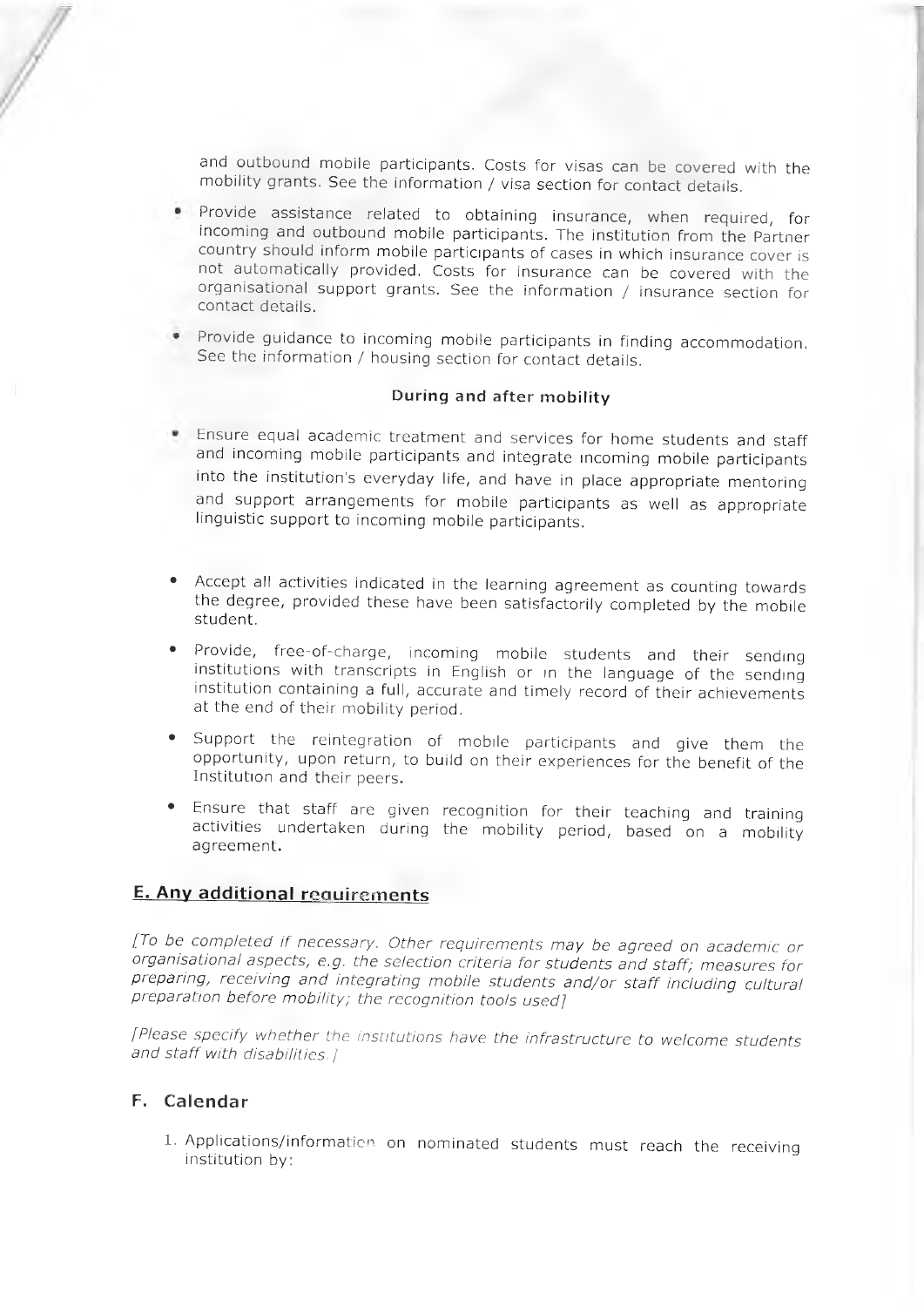| Receiving institution | Autumn term <sup>*</sup> | Spring term* |
|-----------------------|--------------------------|--------------|
| HUDEBRECE01           | June                     | l November   |
|                       |                          |              |

*[\* to be adapted in case of a trimester system or different seasons]* 

- 2. The receiving institution will send its decision within  $[x]$  weeks.
- 3. A Transcript of Records will be issued by the receiving institution no later than [xx] weeks after the assessment period has finished at the receiving HEI. *[It* should normally not exceed five weeks according to the Erasmus Charter for *Higher Education quidelines]*
- 4. Termination of the agreement

*[It is up to the involved institutions to agree on the procedure for modifying* or terminating the inter-institutional agreement. However, in the event of unilateral termination, a notice of at least one academic year should be given. This means that a unilateral decision to discontinue the exchanges notified to *the other party by 1 September 20XX will only take effect as of 1 September* 20XX+1. The termination clauses must include the following disclaimer: "Neither the European Commission nor the National Agencies can be held *responsible in case of a conflict."]* 

#### **G. Information**

### **1. Grading systems of the institutions**

*[It is recommended that receiving institutions provide the statistical distribution of grades according to the descriptions in the ECTS users' quide<sup>8</sup>.* A link to a webpage can be enough. The table will facilitate the interpretation of each grade awarded to students and will facilitate the credit transfer by the *sending institution.1* 

#### **Grading system** at the University of Debrecen:

*Ihe Hungarian education system uses a five-scale system, the numbers corresponds to ECTS in the following way:* 5 *(Fxcellent) -* /1; *4 (Good) - B; 3 (Satisfactory) - C; 2 (Pass) - D, E; 1 (Fail) - E*

| <b>Mark</b>      | Result           |
|------------------|------------------|
| $(90\% - 100\%)$ | $5 - Excellent$  |
| $(80\% - 89\%)$  | $4 - Good$       |
| $(70\% - 79\%)$  | 3 - Satisfactory |
| $(60\% - 69\%)$  | $2 - Pass$       |
| $(0\% - 59\%)$   | $1 - Fail$       |

<sup>&</sup>lt;sup>8</sup> http://ec.europa.eu/education/lifelong-learning-policy/ects en.htm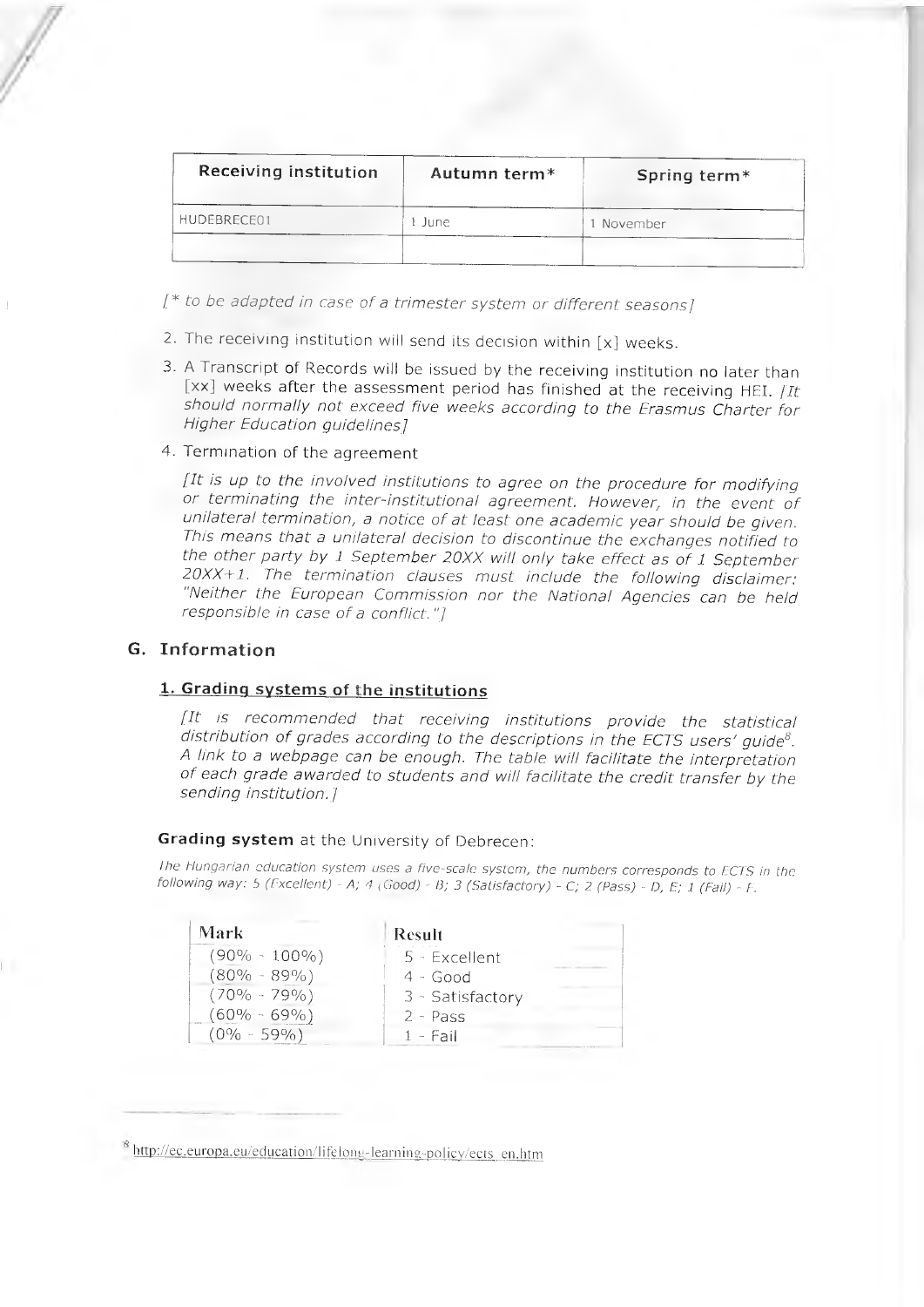## **2. V isa**

The sending and receiving institutions will provide assistance, when required, in securing visas for incoming and outbound mobile participants, according to

the requirements of the Erasmus Charter for Higher Education.<br>Information and assistance can be provided by the following contact points and Information sources:

| Institution<br>[Erasmus code or city] | Contact details<br>(e-mail, phone) | Website for<br>information                |
|---------------------------------------|------------------------------------|-------------------------------------------|
| HUDEBRECE01                           | erasmus@unideb.hu                  | http://www.mobi.unideb.hu                 |
| Ivano-Frankivsk                       | inspector.ird.ifnmu@gmail.<br>com  | http://vmv.ifnmu.edu.ua/in<br>dex.php/en/ |

### **3 . Insurance**

The sending and receiving institutions will provide assistance in obtaining insurance for incoming and outbound mobile participants, according to the requirements of the Erasmus Charter for Higher Education.

The receiving institution will inform mobile participants of cases in which insurance cover is not automatically provided. Information and assistance can be provided by the following contact points and information sources:

| Institution<br>[Erasmus code or city] | Contact details (e-<br>mail, phone) | Website for<br>information                   |
|---------------------------------------|-------------------------------------|----------------------------------------------|
| HUDEBRECE01                           | erasmus@unideb.hu                   | http://www.mobi.unideb.hu                    |
| Ivano-Frankivsk                       | inspector.ird.ifnmu@gmail.<br>com   | . http://vmv.ifnmu.edu.ua/in-<br>dex.php/en/ |

#### 4. Housing

The receiving institution will guide incoming mobile participants in finding<br>accommodation, according to the requirements of the Erasmus Charter for Higher Education.

Information and assistance can be provided by the following persons and information sources:

| Institution<br>[Erasmus code or city] | <b>Contact details</b><br>(e-mail, phone) | Website for<br>information                |
|---------------------------------------|-------------------------------------------|-------------------------------------------|
| HUDEBRECE01                           | erasmus@unideb.hu                         | http://www.mobi.unideb.hu                 |
| Ivano-Frankivsk                       | inspector.ird.ifnmu@gmail.<br>com         | http://vmv.ifnmu.edu.ua/in<br>dex.php/en/ |